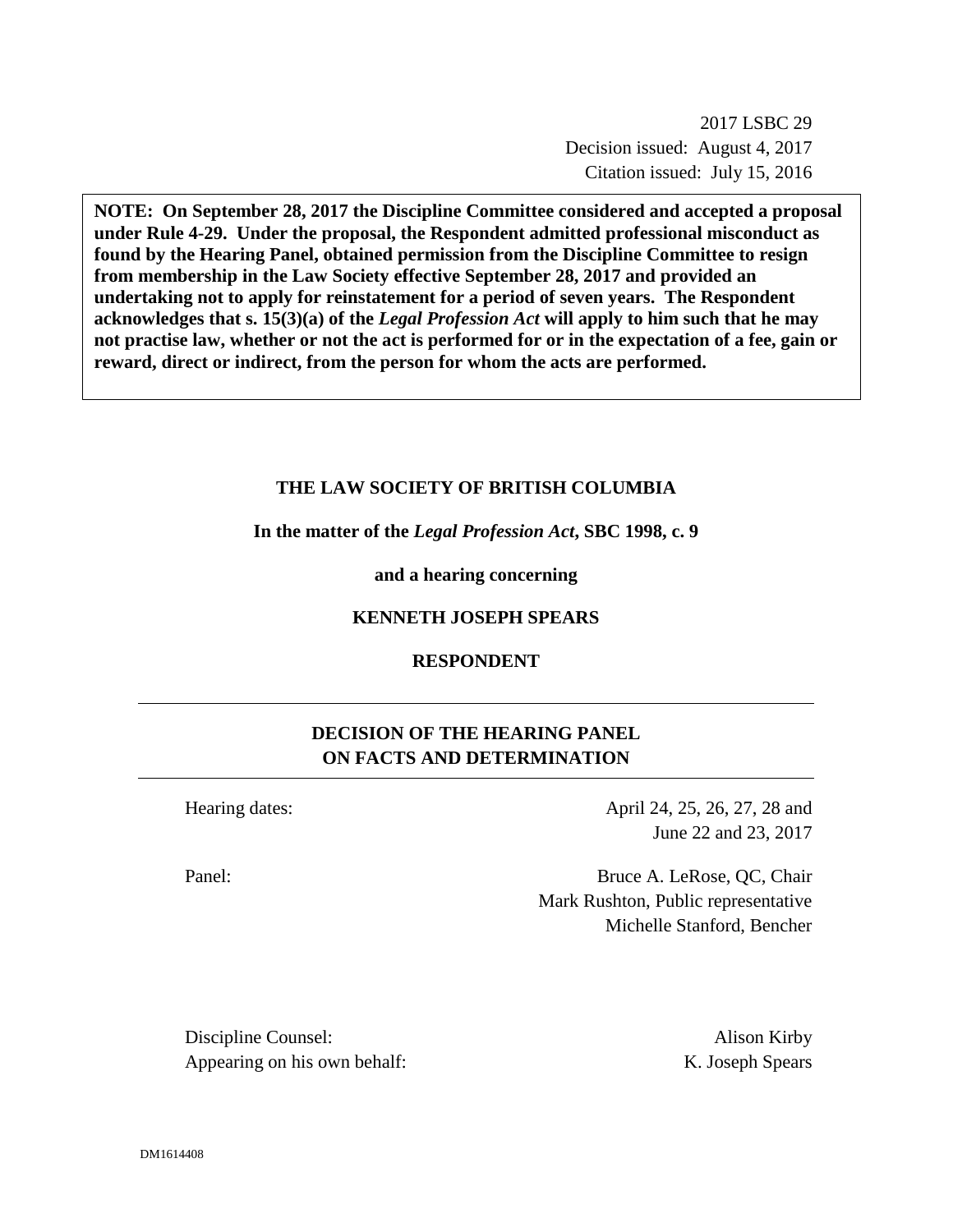## **INTRODUCTION**

- [1] A citation was authorized on July 7, 2016 and issued on July 15, 2016. The citation was amended on December 8, 2016, further amended during the hearing on April 26, 2017 and entered as Exhibit 14 in these proceedings.
- [2] The citation as amended contains four allegations against Kenneth Joseph Spears (the "Respondent") as follows:
	- 1. Between April 2006 and May 2009, you borrowed, or caused a company owned and controlled by you to borrow, some or all of the total sum of \$69,000 from one or both of your clients, SH and BH, contrary to Chapter 7, Rules 4 and 6 of the *Professional Conduct Handbook* then in force.

This conduct constitutes professional misconduct pursuant to s.38 (4) of the *Legal Profession Act.* 

2. Between April 2006 and May 2009, you breached your undertaking to the Law Society of British Columbia dated October 18, 2004 not to take on any new files, other than Department of Justice files or Government of Canada files, when you acted for SH and BH in relation to a proposed subdivision of property or a potential negligence claim against the City of Burnaby, or both, contrary to one or more of Chapter 11, Rule 7 and Chapter 13, Rule 3(f) of the *Professional Conduct Handbook* then in force.

This conduct constitutes professional misconduct pursuant to s.38 (4) of *the Legal Profession Act.* 

- 3. In the alternative to allegations 1 and 2, between April 2006 and May 2009, you carried on a marine survey consulting business called H Group in such a way that a person might reasonably:
	- (a) find it difficult to determine whether you were acting as a lawyer; or
	- (b) expect that in carrying on this consulting business you would exercise legal judgment or skill for the protection of that person, contrary to Chapter 7, Rule 6 of the *Professional Conduct Handbook* then in force.

This conduct constitutes professional misconduct pursuant to s.38 (4) of the *Legal Profession Act.*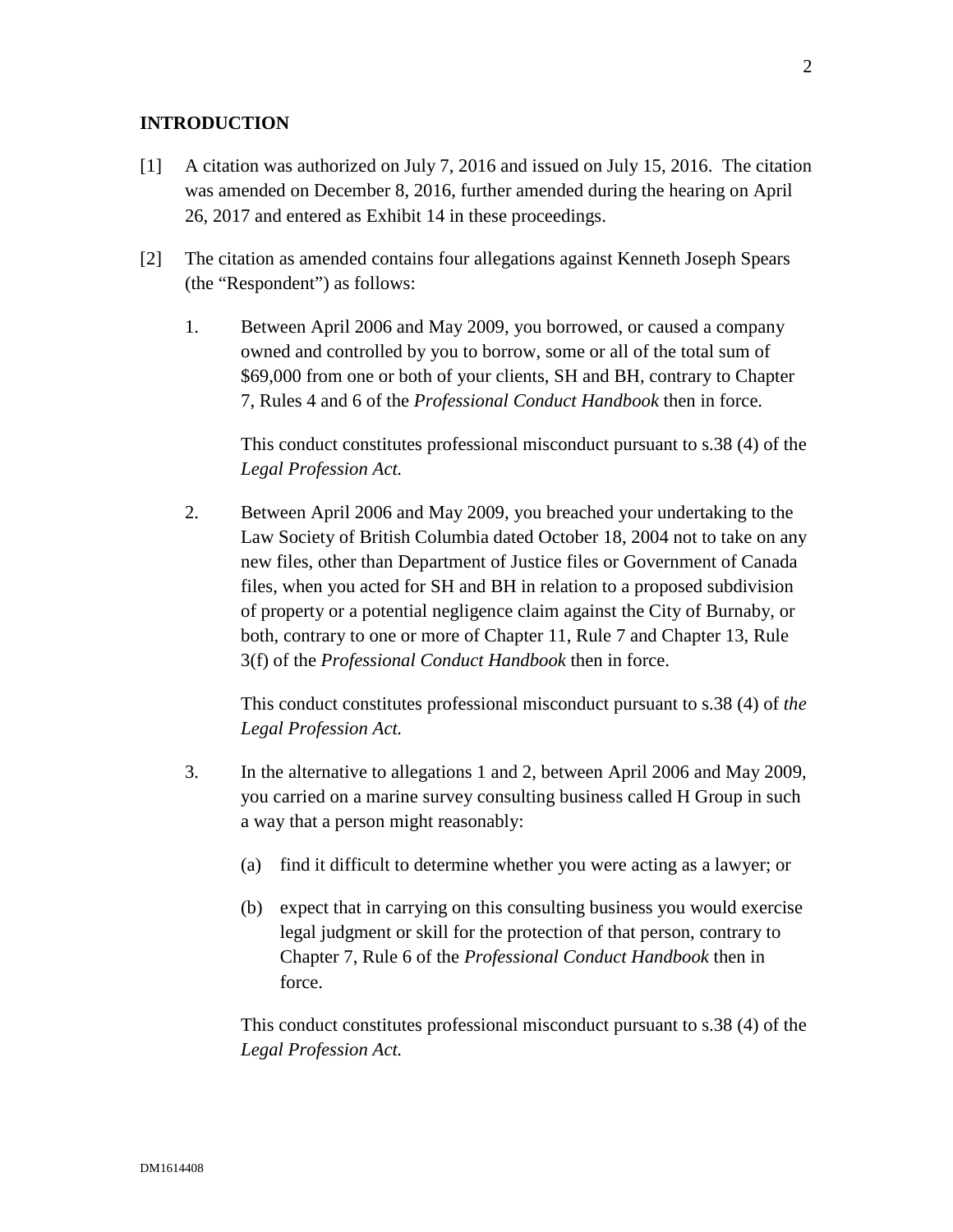4. You failed to notify the Executive Director of the Law Society in writing of the circumstances of a judgment in the amount of \$72,500 granted against you on March 12, 2015 in British Columbia Supreme Court, Vancouver Registry Action No. [number], and your proposal for satisfying such judgment, contrary to Rule 3-50 of the Law Society Rules 2015.

This conduct constitutes professional misconduct or breach of the *Act* or rules, pursuant to s. 38(4) of the *Legal Profession Act*.

- [3] The hearing took place on April 24 to 28 and June 22 and 23 of 2017.
- [4] The Respondent admitted proper service of the original citation and the amended citation.
- [5] At the commencement of the hearing the Respondent made an application to have the hearing adjourned so that he could retain counsel and in particular Richard Gibbs, QC. The Respondent indicated to the Panel that he had just spoken to Mr. Gibbs for the first time the morning of the hearing.
- [6] Law Society counsel was not advised of this application to adjourn until 9:00 am, just prior to the commencement of the hearing.
- [7] The Respondent's reasons for the application for adjournment to retain Mr. Gibbs were:
	- (a) The Respondent will oppose the attempt of the Law Society to enter evidence that the Respondent states are covered by an implied undertaking of confidentiality; and
	- (b) The Respondent says that he was only recently advised by the Law Society that he may be called as a witness by the Law Society pursuant to Section 41 of the *Legal Profession Act*.
- [8] The Law Society opposed the Respondent's application to adjourn. The Law Society's position was that the Respondent was advised at three separate prehearing conferences that he needed to deal with the first issue by bringing on a court application and, if he did not, the Hearing Panel would determine this issue.
- [9] The Law Society's position on calling the Respondent as a witness pursuant to Section 41 was that the Respondent was advised of the Law Society's intentions in this regard on April 10, 2017 some two weeks prior to the hearing date; furthermore, that section 41 of the *Legal Profession Act* allows a panel to require a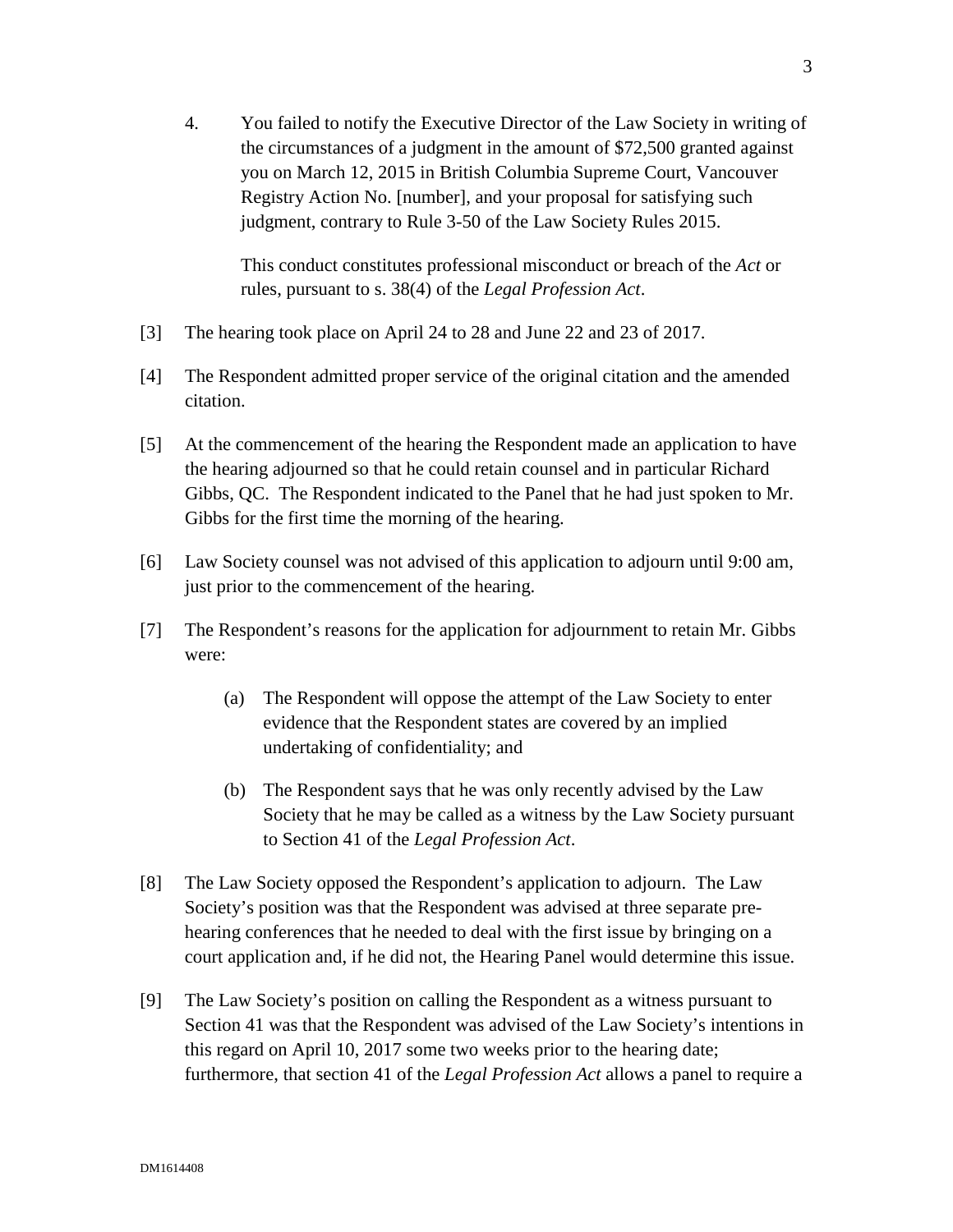Respondent to give evidence; and that the Respondent knew or ought to have known about this provision.

- [10] The Law Society also opposed the application on the basis that the Law Society, along with the Panel, were only told of this application minutes before the hearing was about to commence. As well, there was no correspondence or communications between Richard Gibbs QC and the Law Society indicating that he had been retained by the Respondent.
- [11] The Respondent's application to adjourn was dismissed by the Panel at the hearing with these written reasons to follow.
- [12] The Respondent made no effort to contact counsel until the morning of the hearing. He had been advised well in advance that, if he wanted to oppose the Law Society submitting evidence that he claimed was inadmissible under an implied undertaking of confidentiality, he should make such an application to the court or else the Hearing Panel would deal with his objection. None was made. Finally, the Panel found that the Law Society had given the Respondent adequate notice of its intentions to call the Respondent as a witness pursuant to Section 41 of the *Legal Profession Act.*
- [13] In coming to this conclusion the Panel has adopted the findings of the hearing panel in the decision of *Law Society of BC v. Welder*, 2014 LSBC 53. In particular this Panel adopts paragraphs 33 and 34 of that decision, which state:

The various factors to consider in determining if an adjournment is appropriate are found in Macaulay & Sprague*, Practice and Procedure Before Administrative Tribunals* (Toronto: Thomson Carswell, 2004), at p. 12-148.41 to 12-148.42:

- (a) the purpose for the adjournment …;
- (b) has the participant seeking the adjournment acted in good faith and reasonably in attempting to avoid the necessity of an adjournment;
- (c) the position of the other participants and the reasonableness of their actions;
- (d) the seriousness of the harm resulting if the adjournment is not granted;
- (e) the seriousness of the harm resulting if the adjournment is granted …;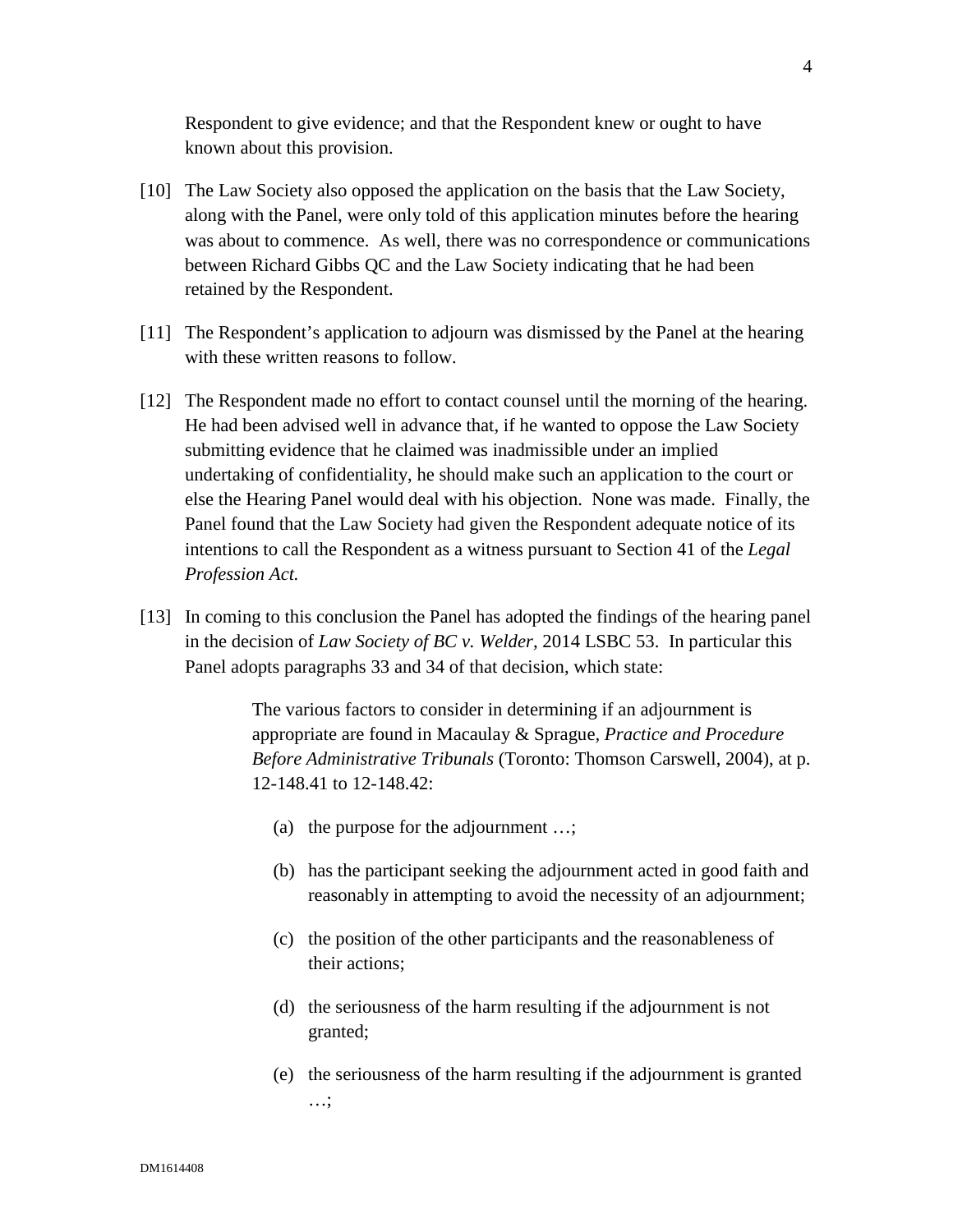- (f) is there any way to compensate for any harm identified;
- (g) how many adjournments has the participant seeking the adjournment been granted in the past;

...

Applying the above factors to this case, this Panel finds that the only factor in the Respondent's favour is that he has not sought any prior adjournments. All other factors are not favourable to his application.

- [14] Once the Respondent's application for adjournment had been decided, the Law Society attempted to enter a Notice to Admit that included 48 documents that were objected to by the Respondent.
- [15] The Law Society also wanted to use the transcript of the Respondent's Examination for Discovery in a civil suit between the Respondent and the complainant in these proceedings. The Law Society wanted to use the transcript to assist it in its proposed section 41 examination of the Respondent. Again the Respondent objected.
- [16] The grounds for these objections by the Respondent is the general rule that there exists an implied undertaking that parties and their lawyers in civil actions will use discovery evidence strictly for the purposes of the court case in which such evidence was disclosed, unless eventually revealed in a courtroom or disclosed by juridical order: *Juman v. Doucette*, 2008 SCC 8 at paragraph 27.
- [17] Exceptions to the implied undertaking of confidentiality include legislative override. The powers of the Law Society granted by the *Legal Profession Act* to compel information in the course of its investigations is a form of legislative override. Section 88(1.1) of the Act provides as follows:
	- 88(1.1) A person who is required under this Act or the rules to provide information, files or records that are confidential or subject to a solicitor client privilege, must do so, despite the confidentiality or privilege.
- [18] A lawyer who is required to provide such information is deemed conclusively not to have breached any duty or obligations otherwise owed to the Law Society or client (section 88(1.3)), and that information is admissible in a proceeding under Part 4 or 5 of the Act despite the confidentiality or privilege (section 88(1.2)).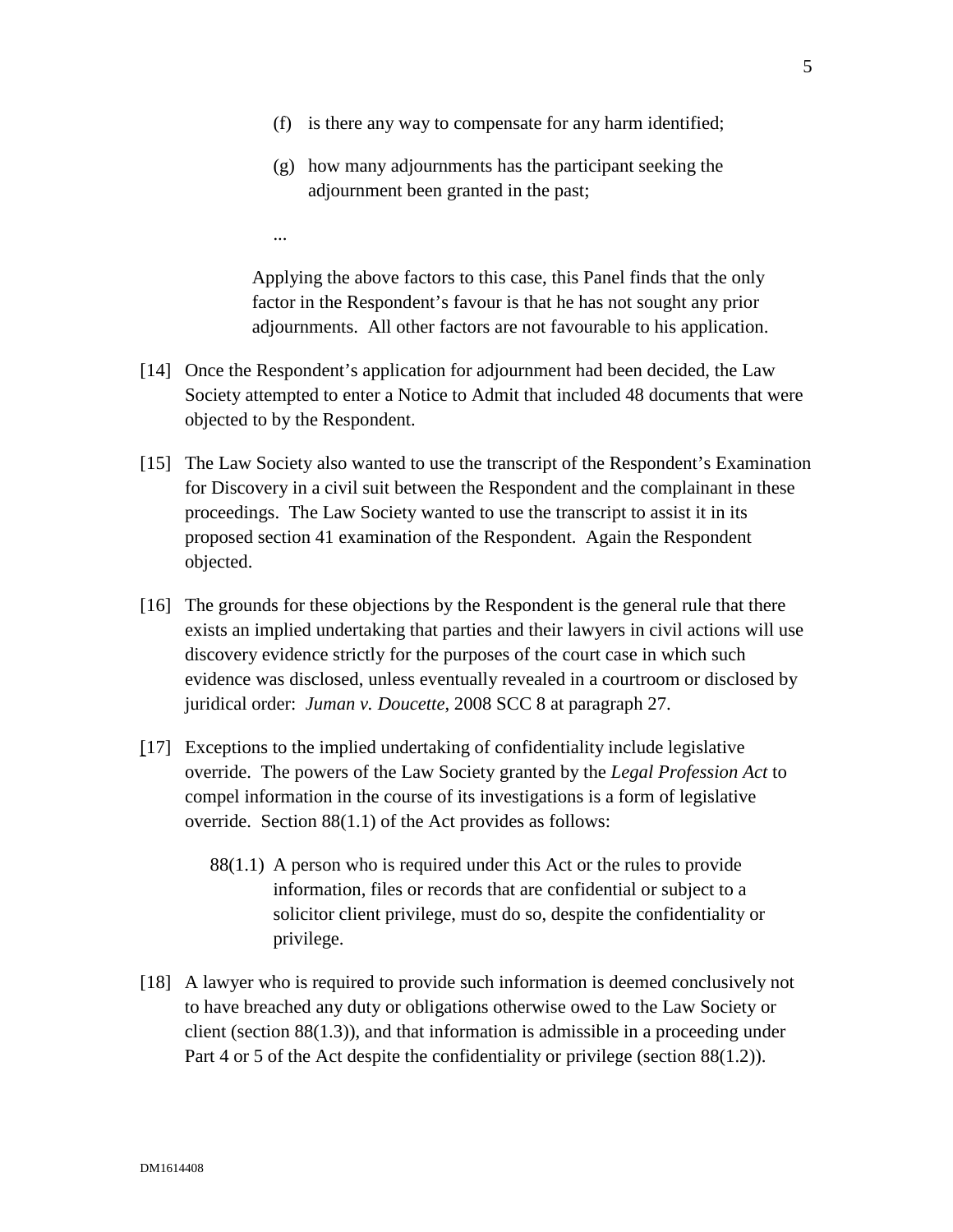- [19] In *Skogstad v. The Law Society of BC*, 2007 BCCA 310, it was held that the proper regulation by the Law Society of the competence and the integrity of lawyers requires access to confidential information (paragraph 8).
- [20] The *Legal Profession Act* and the Law Society Rules provide a legislative override to the implied undertaking of confidentiality and accordingly, the Respondent's objection to the admissibility of the 48 documents in the Notice to Admit and the use of the discovery transcript for section 41 purposes was dismissed by the Panel.
- [21] The final preliminary matter that the Panel dealt with was the Law Society's application pursuant to section 41(2) of the *Legal Profession Act* and Rule 4-42 for an order that:
	- (a) the Respondent give evidence under oath or by affirmation; and
	- (b) the Respondent produce at the hearing all files and records in his possession in relation to the services rendered to and funds borrowed from SH and BH between February 2006 and June 2009.
- [22] Rule 4-42 provides that discipline counsel must notify the Respondent for an application for an order that the Respondent give evidence at the hearing. This was done by way of letter dated April 10, 2017 receipt of which was acknowledged by the Respondent.
- [23] The basis for the Law Society's application was that the Respondent, in his response to the Notice to Admit prepared by the Law Society, denied the truth of most of the facts alleged in the Notice to Admit and denied the authenticity of 48 of the documents the Law Society sought to enter into evidence.
- [24] The Respondent opposed the Law Society's application on the basis that it is contrary to the rules of natural justice and the right to a fair hearing.
- [25] The Panel granted the application and made an order pursuant to section 41(2) of the *Legal Profession Act* that the Respondent give evidence in this proceeding and that the examination by the Law Society of the Respondent be in the nature of a cross-examination.
- [26] The Panel determined that this case was a clear example of what the section was designed for and that there was clear precedent provided in the decision of *Law Society of BC v. Lawyer 11*, 2007 LSBC 49.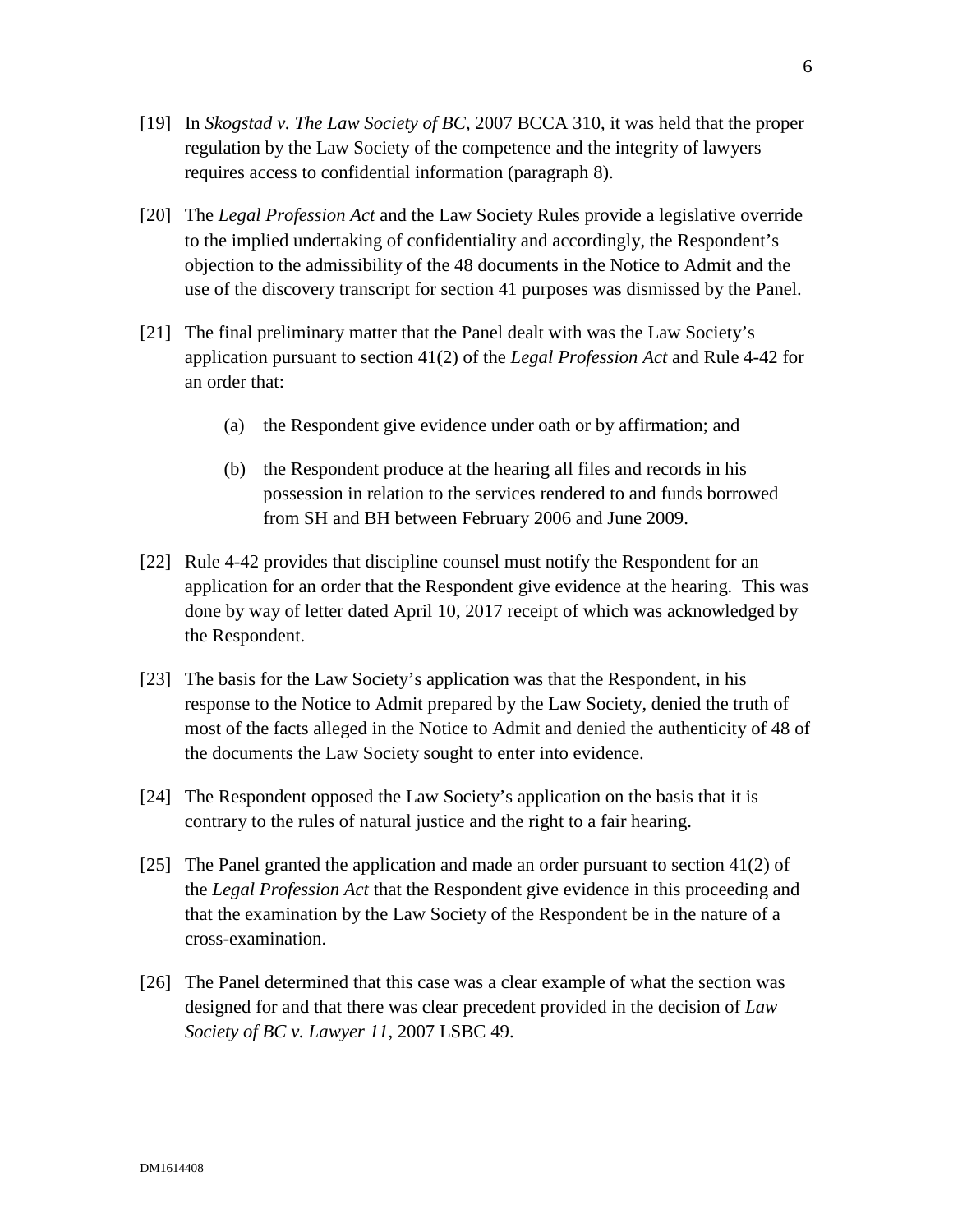### **BACKGROUND**

- [27] The Law Society called the Respondent as a witness in its case, and at the beginning of day three of this hearing, the Law Society sought to enter the Notice to Admit in these proceedings as an Exhibit. The Respondent no longer took issue with the Notice to Admit, and it was entered as Exhibit 15 in these proceedings.
- [28] The facts in this case are set out fully in the Notice to Admit, and they are as follows:

#### **Practice History**

- 1. The Respondent was called and admitted as a member of the Law Society of British Columbia on September 25, 1987.
- 2. After his call, the Respondent practised at five different law firms until August 1998 when he became a sole practitioner.
- 3. Between August 1998 and September 17, 2009 (with exception of the period March 13, 2006 to May 12, 2006 when he was not entitled to practise), the Respondent practised as a sole practitioner through Spears and Company in West Vancouver.
- 4. On October 18, 2004, the Respondent gave an undertaking to the Law Society (Practice Standards Committee) to reduce his files by December 5, 2004 to matters where he was retained directly by the Department of Justice or the Government of Canada. He also undertook not to take on any new files after October 5, 2004 other than Department of Justice or Government of Canada files. [Tab 1]
- 5. On December 2, 2004, the Practice Standard Committee agreed to vary the undertaking to provide that the Respondent would conclude and/or transfer all outstanding non-Department of Justice files by January 15, 2005. [Tab 2]
- 6. On or about December 8, 2006, the Respondent was informed by the Law Society of an investigation into whether he had breached his undertaking to not take on any new files other than Department of Justice files or Government of Canada files. This Law Society investigation continued until April 21, 2009 when a citation was issued. [Tab 30]
- 7. On January 29, 2007, the Respondent received a letter from Kensi Gounden, manager of Practice Standards Department regarding the Respondent's inquiry to be released from his practice restrictions. [Tab 31]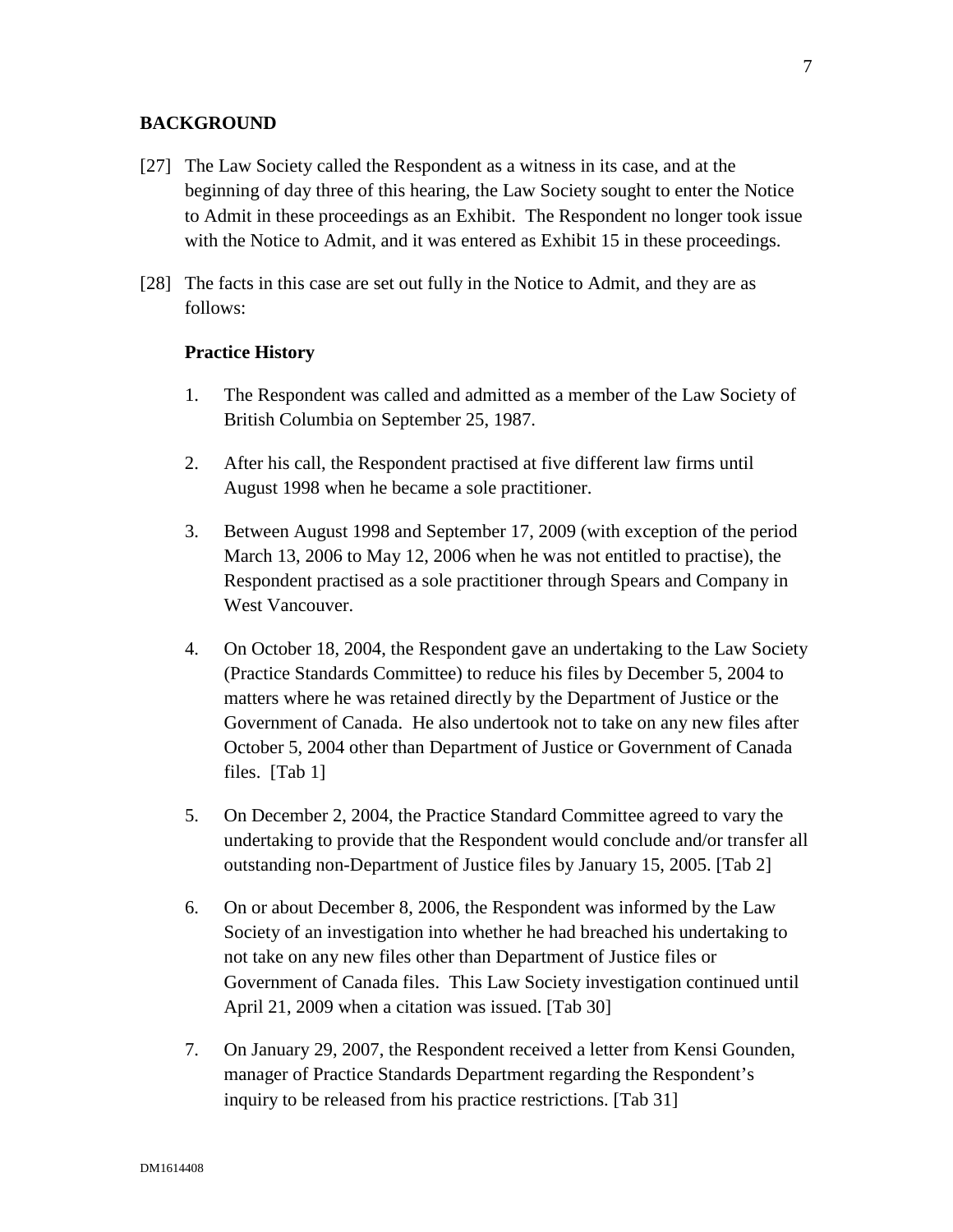- 8. On February 15, 2007, the Respondent sent a letter to the Practice Standards Department of the Law Society informing them that he "would like to have the practice restrictions lifted." In his letter, the Respondent confirmed that he was complying with his practice restrictions. [Tab 33]
- 9. On April 6, 2007, the Respondent formally applied to the Practice Standards Committee to be released from the practice restrictions. In his letter, the Respondent wrote that he has "restricted [his] practice to work for the Government of Canada." [Tab 34]
- 10. On or about May 3, 2007, the Respondent was informed that the Practice Standards Committee would not release him from his undertaking to only do Federal contract work. [Tabs 35 and 36]
- 11. Between October 1, 2009 and September 6, 2012, the Respondent did not practise law.
- 12. Between September 6, 2012 and July 10, 2014, the Respondent practised as an employee of Straith Law Corporation in North Vancouver.
- 13. Since July 10, 2014, the Respondent has not been entitled to practise law.
- 14. The Respondent became a non-practising member of the Law Society on January 1, 2015.
- 15. The Respondent practised primarily in the area of maritime law and civil litigation.

#### **Background**

- 16. Between 2006 and 2009, the Respondent practised law as a sole practitioner through his law firm, Spears and Company in West Vancouver, British Columbia.
- 17. The Respondent's email address for Spears and Company was [address].
- 18. Sometime in 2006, the Respondent also began operating a consultancy business under the name H Group.
- 19. H Group was a consultancy that looks at ocean-related issues, marine security, training of investigators, port and most things marine and also the Arctic.
- 20. Between 2006 and 2009, H Group did business through O Inc. and operated out of the same office premises as Spears and Company in West Vancouver.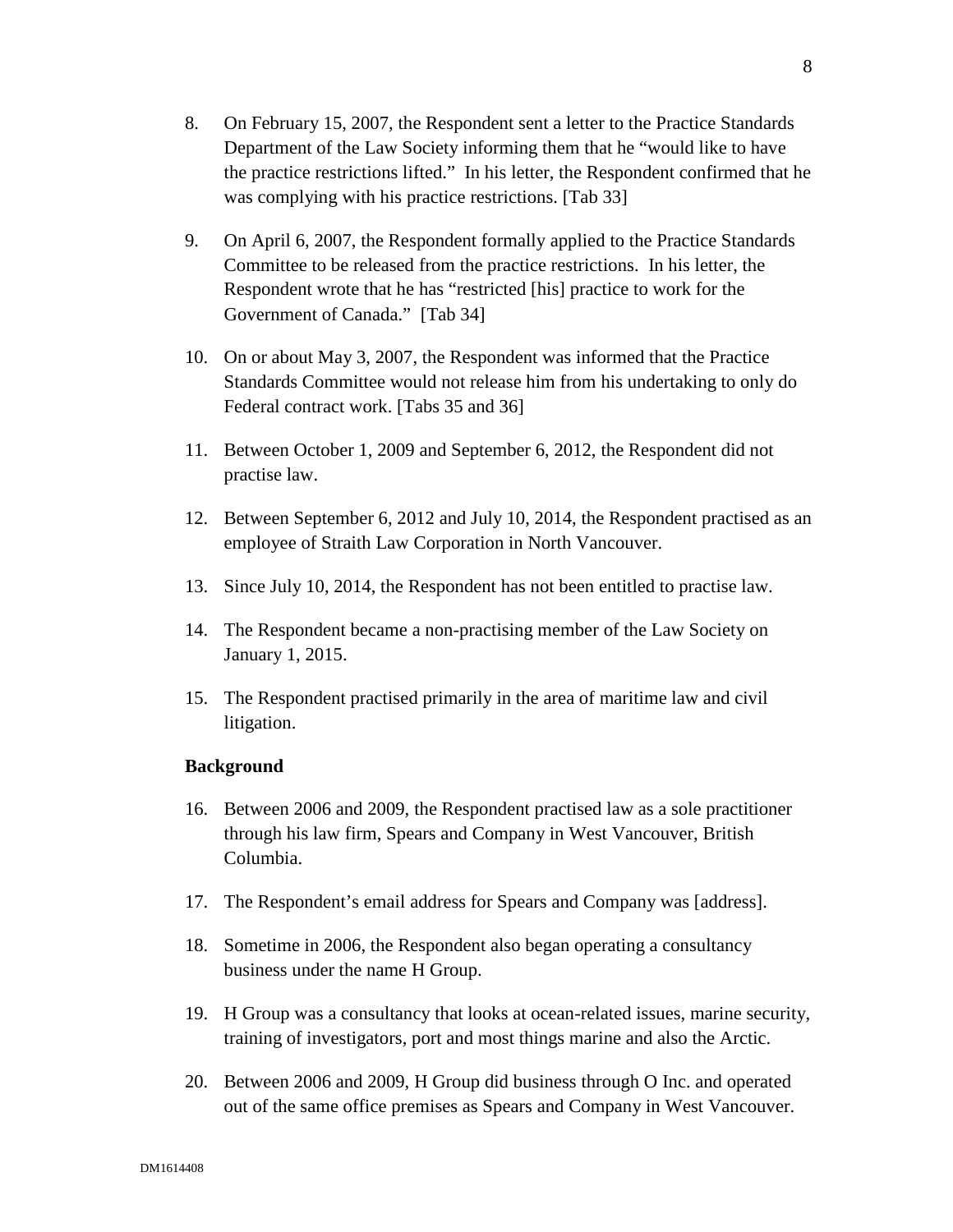- 21. Between 1997 and 2009, the Respondent was in a romantic relationship with his neighbour CF.
- 22. Between 2002 and 2009, the Respondent hired CF as office manager and bookkeeper at Spears and Company. She also assisted with the Respondent`s consulting firm H Group.
- 23. CF's father DC, CA was Spears and Company's accountant.
- 24. Through CF, the Respondent met her aunt and uncle, SH and BH.

#### **Subdivision and purchase of property**

- 25. On or about February 24, 2006, the Respondent was approached by SH to assist SH and BH with the zoning and subsequent subdivision of a residential property they owned in Burnaby, British Columbia and the purchase of an 11 foot strip of property from their neighbour.
- 26. SH and BH knew that the Respondent was a lawyer.
- 27. Prior to the Respondent's involvement, SH and BH had retained a lawyer with Boughton Law Corporation to work on the subdivision.
- 28. The Respondent opened a client file with respect to the subdivision matter.
- 29. The Respondent did not inform SH and BH that he was under a practice restriction to render legal services only to the Department of Justice or the Government of Canada.
- 30. The Respondent's work on the subdivision consisted primarily of consulting with architects, consulting with and meeting the Planning and Building Department of the City of Burnaby, meeting with a zoning consultant, reviewing correspondence, researching various land use regimes and advising SH and BH.
- 31. The Respondent met with and spoke with SH and BH and other persons on matters related to the subdivision on numerous occasions from 2006 through 2009.
- 32. The Respondent drafted notes and memos to SH and BH's subdivision file using his law firm memo template. [Tabs 10 and 11]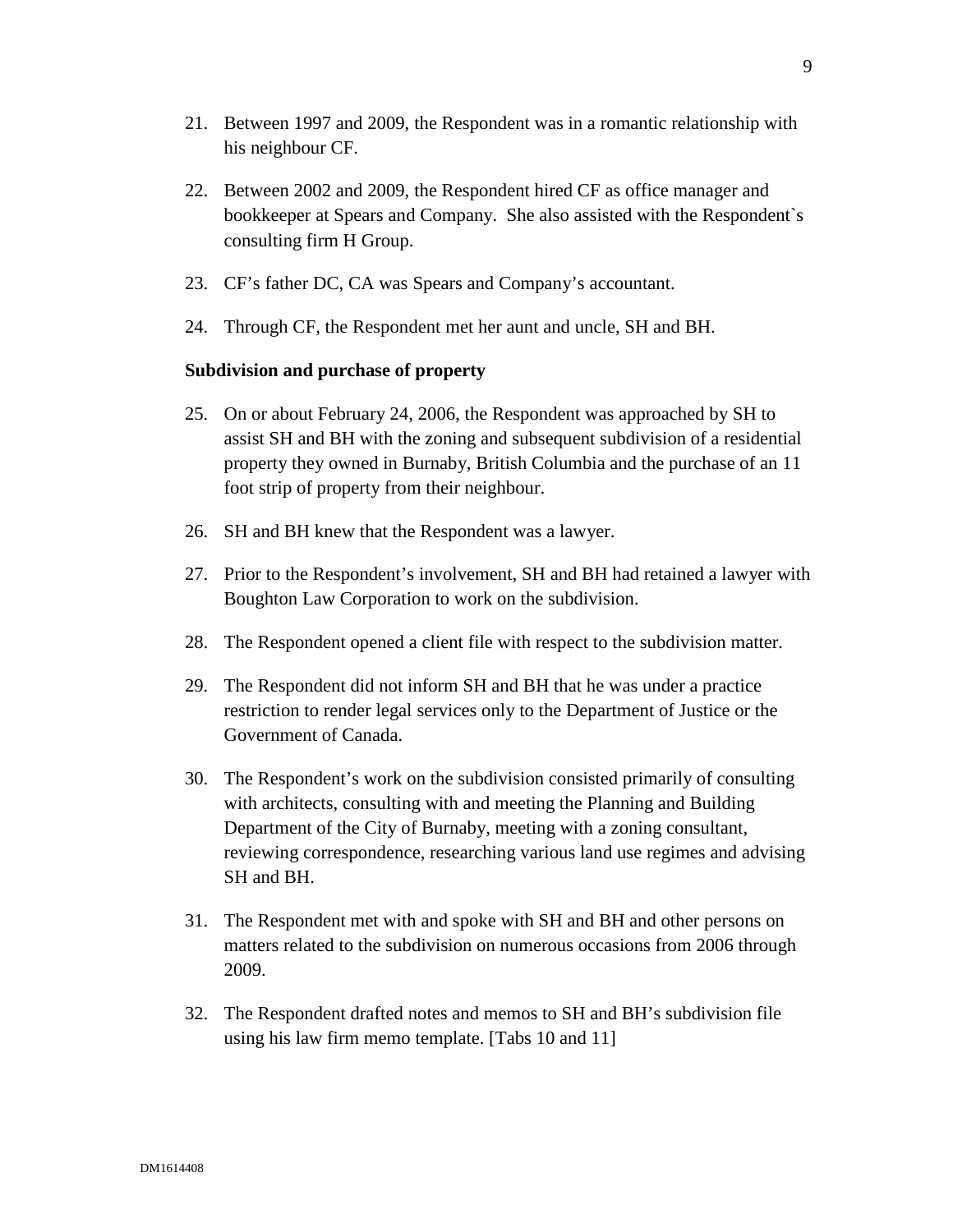- 34. The Respondent identified himself as the principal of Spears and Company and a Barrister and Solicitor in his signature line of the emails sent to the architect and zoning consultant.
- 35. The Respondent did not inform the architect or the zoning consultant or the staff of the Planning and Building Department of the City of Burnaby that he was not SH and BH's lawyer or that he was not acting in any legal capacity.
- 36. The Respondent did not inform the architect, the zoning consultant or the staff of the Planning and Building Department of the City of Burnaby that he was acting as a marine consultant for SH and BH.
- 37. There was no reference to H Group in any of the Respondent's correspondence or notes to file made in connection with the subdivision.
- 38. On or about October 15, 2008, the zoning consultant assumed primary conduct of the work on the subdivision on behalf of SH and BH.
- 39. The Respondent continued to be available to SH and BH to troubleshoot and quarterback whatever was needed.
- 40. The Respondent expected to be paid a fee for the services he rendered to SH and BH.

# **Damage claim against City of Burnaby**

to 16]

- 41. On or about May 10, 2007, the basement of SH and BH's house flooded due to a water main break allegedly caused by the City of Burnaby's contractor.
- 42. The Respondent met with SH to discuss a potential claim for damages against the City of Burnaby with respect to the water main break.
- 43. The Respondent opened a file with respect to this matter.
- 44. The Respondent assisted SH and BH with their damage claim filed with their insurers.
- 45. The Respondent reviewed and made notes on a draft notice of claim between SH and BH and the City of Burnaby for damages arising from the water leak. [Tab 37]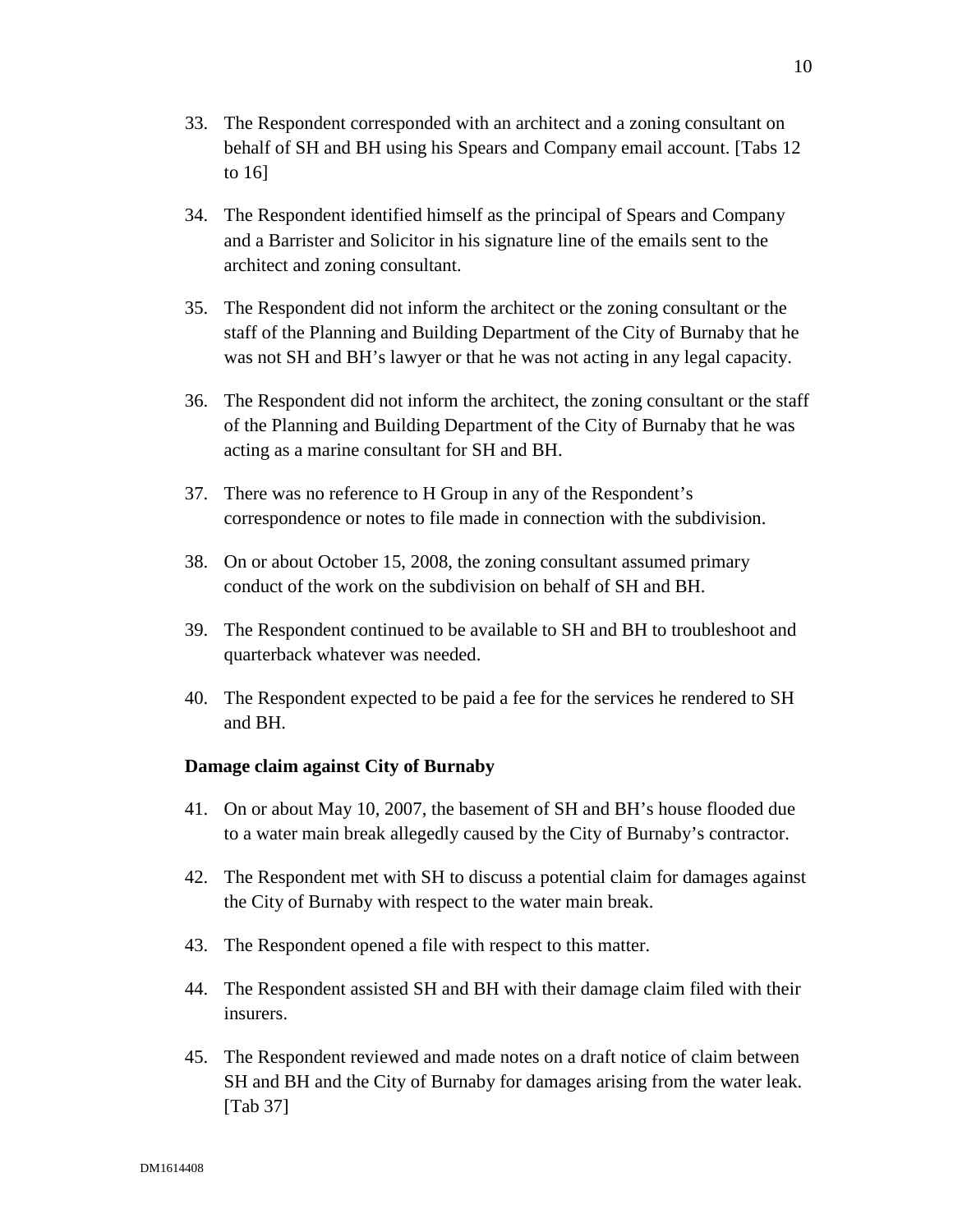- 46. The Respondent reviewed and discussed with SH the without prejudice letters exchanged between SH and the City of Burnaby. [Tabs 38 and Tab 40]
- 47. There was no reference to H Group in any of the Respondent's correspondence or notes to files made in respect to the claim for water damage.
- 48. The Respondent expected to be paid a fee for the services he rendered to SH and BH.

## **Borrowing from SH and BH**

- 49. In 2006, the Respondent was having cash flow issues due to his divorce, restrictions on his law practice and slow payment of his accounts.
- 50. The Respondent had taken out high interest loans from private lenders as a result of his credit rating with the charter banks being too poor to get financing.
- 51. SH was aware that the Respondent was borrowing from private lenders and offered to lend him money.
- 52. The Respondent informed SH and BH that he would prepare the paperwork for the loan.

## **April 6, 2006 loan — \$15,000**

- 53. On or about April 6, 2006, the Respondent drafted a promissory note, an acknowledgement of receipt of funds and a consent to judgment with respect to the \$15,000 loan. [Tabs 6, 7 and 9]
- 54. On or about April 6, 2006, the Respondent met with SH and BH at their residence to pick up a cheque for \$15,000 from them and provide them with the signed acknowledgement and consent to judgment.
- 55. On or about April 15, 2006, the Respondent provided SH and BH with a signed promissory note.
- 56. The \$15,000 loan was intended to be a short term facility due on May 21, 2006 because the Respondent had some funds coming in from the Government of Canada that got delayed.
- 57. The \$15,000 loan was advanced by way of a cheque dated April 6, 2006 payable to Spears and Company and issued by SH and BH. [Tab 5]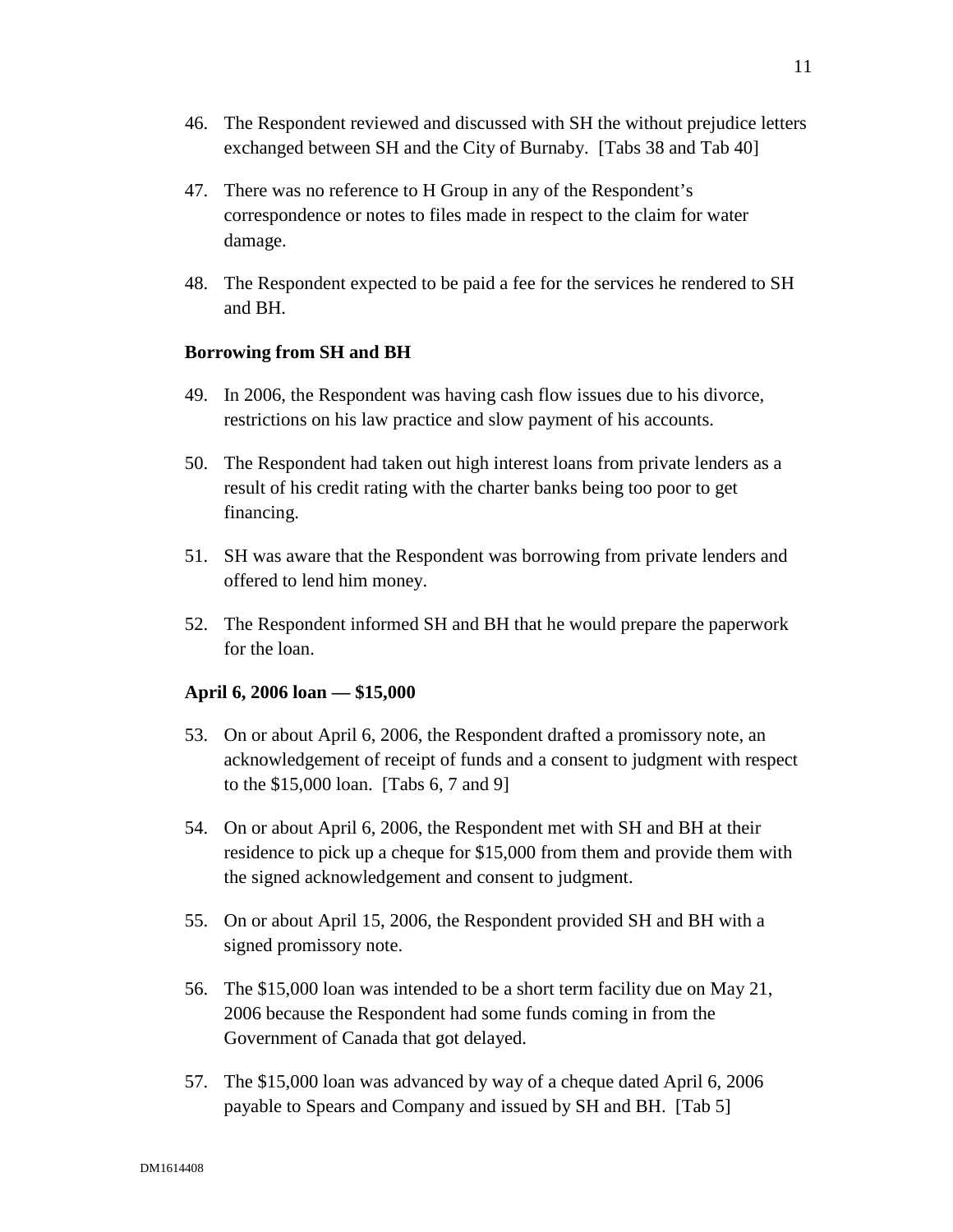- 58. The Respondent deposited the cheque into Spears and Company's general account. [Tab 5 and Tab 8]
- 59. On or about July 4, 2006, the Respondent drafted and executed a promissory note, acknowledgement of receipt of funds and consent to judgment with respect to a \$7,000 loan. [Tabs 19, 20 and 21]
- 60. On July 4, 2006, the Respondent met with SH and BH to pick up a cheque for \$7,000 from them and provide them with the loan documentation. [Tabs 17 and 18]
- 61. The \$7,000 loan was advanced by way of a cheque payable to K.J. Spears and issued by BH. [Tab 22]
- 62. The Respondent deposited that cheque into Spears and Company's general account. [Tab 23]
- 63. The Respondent states that Spears and Company was K. Joseph Spears doing business as Spears and Company.
- 64. The Respondent needed the money because of a delay in receiving payment from the Government and for his expenses for a trip to Ottawa, office expenses and supporting CF.
- 65. On or about July 31, 2006, the Respondent spoke to DC, CA, (CF's father, who had also worked as the Respondent's accountant for five years) and SH about repayment of the loans.
- 66. The Respondent was informed that SH was a bit nervous because he had never done any kind of lending like this.
- 67. On or about October 4, 2006, the Respondent offered to give SH a collateral mortgage on a property he owned in Halifax as further security for the loans. [Tab 27]
- 68. The Respondent recorded in his notes a telephone call he had with SH about the collateral mortgage; that he had borrowed a total of \$22,500 from SH and BH as of October 4, 2006. [Tab 27]
- 69. The Respondent has no recollection of receiving \$500 in cash but may have received at least \$400 in cash from SH and BH at the time of the \$7,000 loan transaction.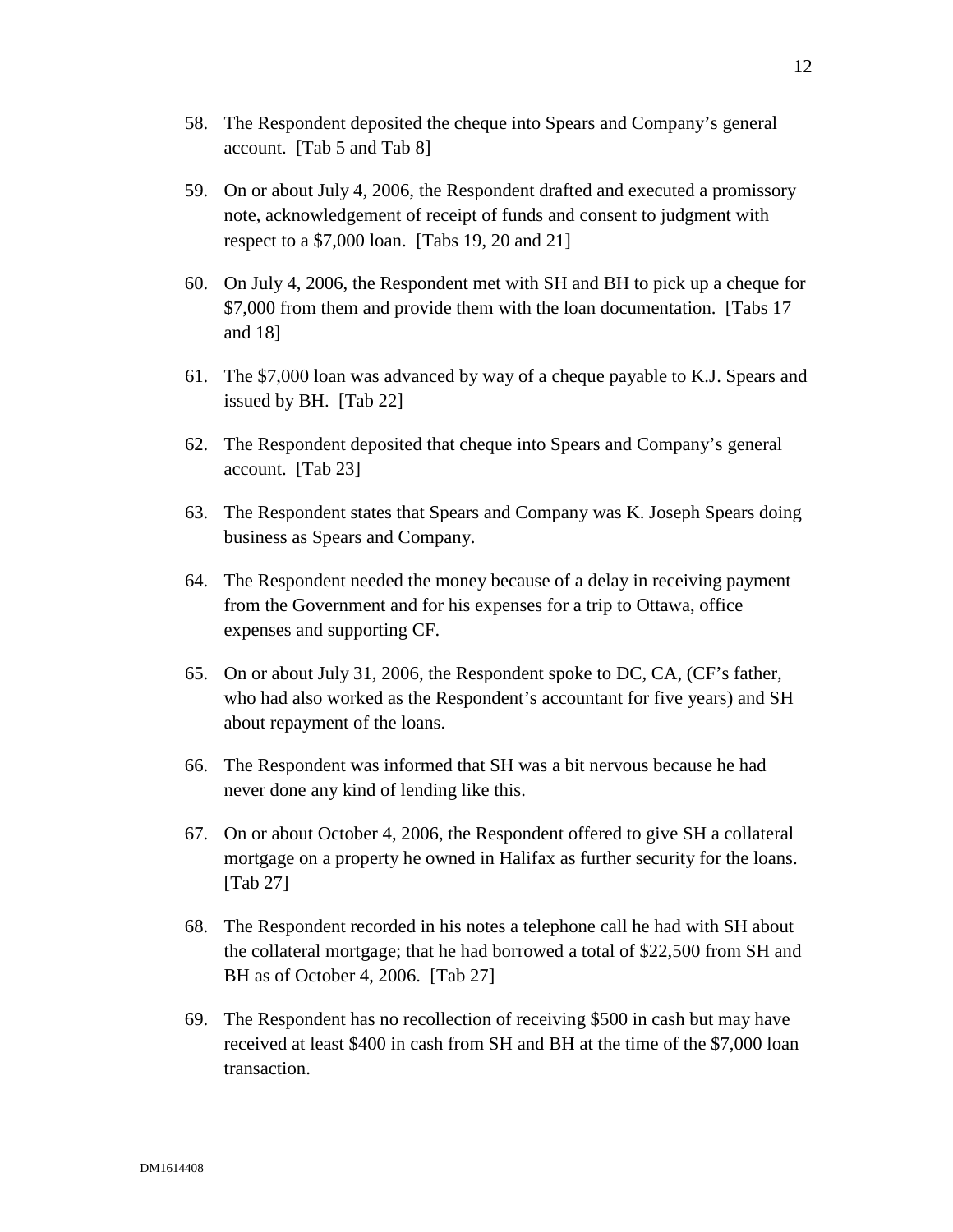- 70. On or about October 10, 2006, the Respondent received a voice message from SH in which he agreed not to charge interest on the money owed if the Respondent could get the matter resolved with the subdivision. [Tab 28]
- 71. On or about November 29, 2006 and December 27, 2006, the Respondent spoke to SH who again asked about repayment of the loans.
- 72. At some point, the Respondent discussed with SH repaying the loans from amounts the Respondent would be paid for work done on the subdivision.

#### **December 30, 2008 Loan — \$26,000**

- 73. On December 30, 2008, the Respondent borrowed \$26,000 from SH and BH.
- 74. On or about December 20, 2008, the Respondent prepared a letter to SH setting out the terms of a short term credit facility. [Tab 42]
- 75. On or about December 30, 2008, the Respondent prepared a promissory note and acknowledgement and receipt of funds with respect to the \$26,000 loan. [Tabs 43 and 44]
- 76. The \$26,000 loan was advanced by a cheque payable to H Group and issued by BH. [Tab 45]
- 77. The cheque for \$26,000 was deposited into a credit union account for O Inc. doing business as H Group.
- 78. The Respondent states that the money was used to pay the Law Society as a "penalty that went back to when DC was doing my trust accounting there was some issues around compliance and that's what those funds were used for."
- 79. At the time of the \$26,000 loan, the Respondent was still working on the subdivision for SH and BH.

#### **January 14, 2009 Loan — \$6,000.00**

- 80. On or about January 14, 2009, the Respondent borrowed a further \$6,000 from SH and BH.
- 81. The Respondent has not produced any accounting records with respect to the receipt and deposit of the \$6,000.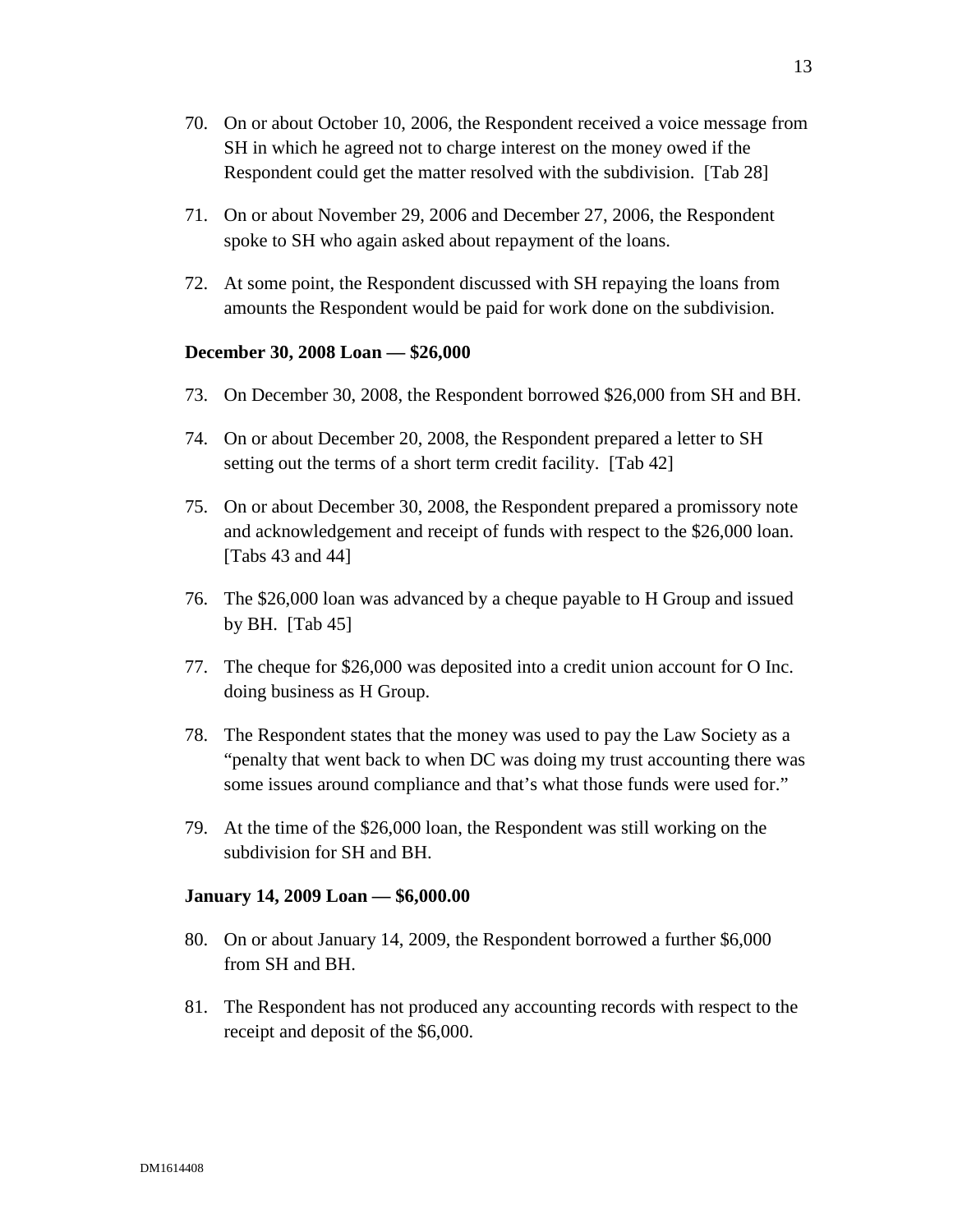- 82. In January 2009, the Respondent prepared and executed a promissory note and acknowledgement of receipt of funds in connection with the \$6,000 loan. [Tabs 46 and 47]
- 83. On or about January 14, 2009, the Respondent sent a letter to SH and BH setting out the terms of short term credit facility. [Tab 48]
- 84. On or about January 14, 2009, the Respondent prepared and executed a further promissory note and acknowledgement of receipt of funds in the amount of \$32,000 in connection with the \$6,000 loan and the \$26,000 loan received in December. [Tabs 49, 50 and 51]

#### **April 3, 2009 Loan — \$8,000**

- 85. On or about April 3, 2009, the Respondent borrowed a further \$8,000 from SH and BH. [Tabs 48 and 49]
- 86. On or about April 21, 2009, a citation was issued against the Respondent for failing to comply with his undertaking not to act for clients other than the Department of Justice or the Government of Canada. [Tab 54]
- 87. The complaint files underlying the citation issued April 21, 2009 were opened in November 2006 and July 2008.

#### **May 19, 2009 Loan — \$7,000**

- 88. On or about May 19, 2009, the Respondent borrowed a further \$7,000 from SH and BH.
- 89. On or about May 19, 2009, the Respondent prepared and executed a promissory note in connection with the \$7,000 loan. [Tab 53]
- 90. On the promissory note, the Respondent acknowledged that he owed SH \$68,000. [Tab 53]
- 91. There were no discussions between the Respondent and SH about forgiving the loans.
- 92. The Respondent borrowed the money from SH and BH for the purposes of his law firm operations, for H Group and because he needed help to pay CF's rent where he spent a substantial amount of time.
- 93. SH and BH were not represented by any lawyer in connection with any of the loans.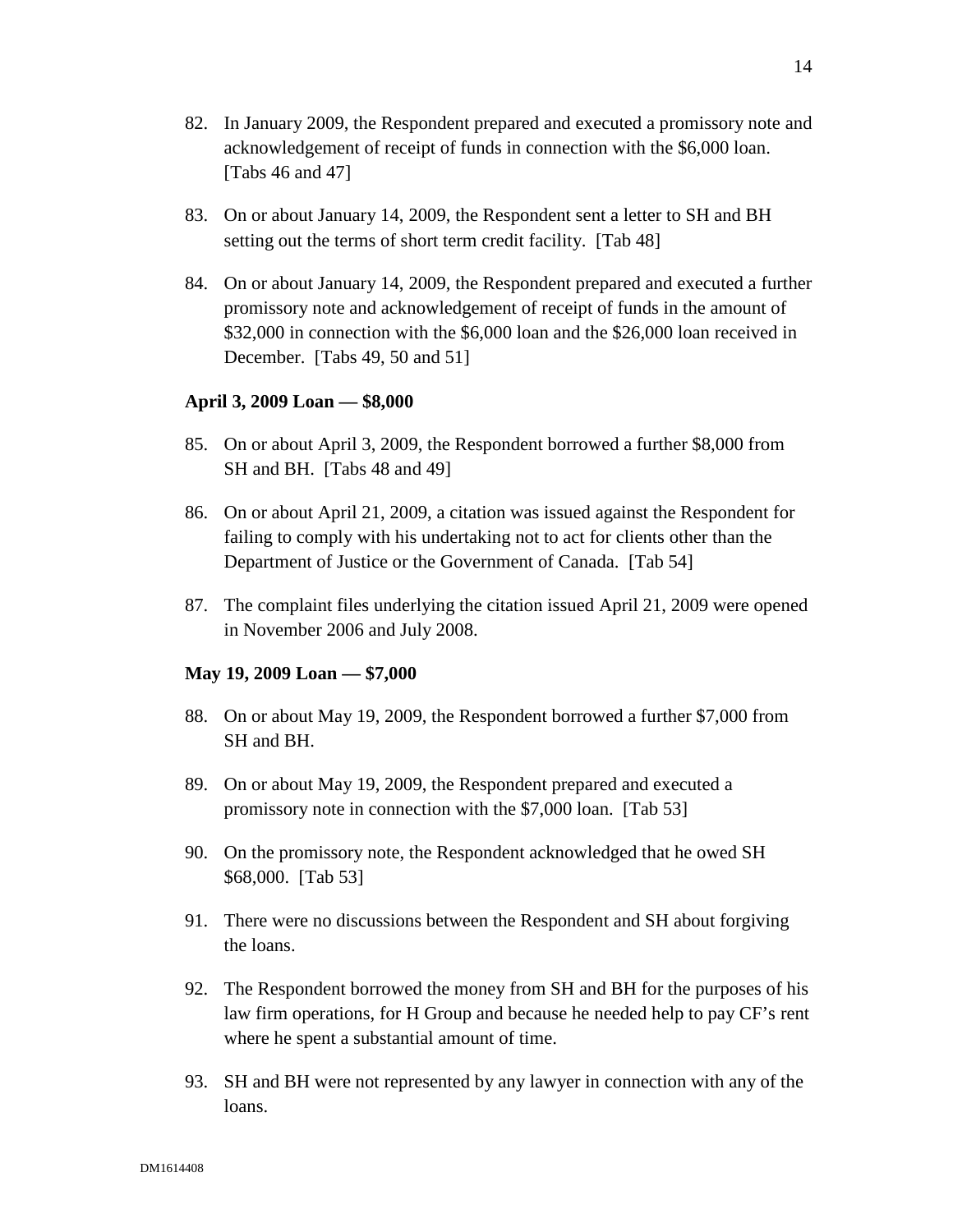#### **Unreported Judgment**

- 95. SH died in August 2011.
- 96. On or about March 25, 2013, BH commenced an action in the BC Supreme Court against the Respondent in her personal capacity as Executor and Trustee under the Last Will and Testament of SH to recover the amounts owed to SH and BH under the Promissory Notes (the "Debt Action"). An amended Notice of Civil Claim was filed on April 16, 2014. [Tab 55]
- 97. On or about April 30, 2013, the Respondent filed a Response to Civil Claim. [Tab 56]
- 98. On January 17, 2014, the Respondent was examined for discovery in the Debt Action.
- 99. On or about January 30, 2015, the parties to the Debt Action reached a settlement pursuant to which the Respondent agreed to pay the sum of \$72,000 plus interest by way of instalments and provided BH with an executed consent order as security. [Tabs 57 and 59]
- 100. The Respondent failed to make the first required instalment payment under the settlement. [Tab 58]
- 101. On or about March 14, 2015, BH filed the consent order with the Supreme Court for entry. [Tab 59]
- 102. On or about March 23, 2015, the Respondent received a letter from the solicitor for BH, enclosing a copy of the entered consent order and an appointment to examine the Respondent in aid of execution on April 13, 2015. [Tab 60]
- 103. The Respondent did not immediately notify the Law Society in writing of the circumstances of the judgment and his proposal for satisfying the judgment.
- 104. The Respondent was at all material times aware of his obligation to notify the Law Society of his circumstances of the judgment and his proposal for satisfying the judgment under Rule 3-50 (formerly Rule 3-44).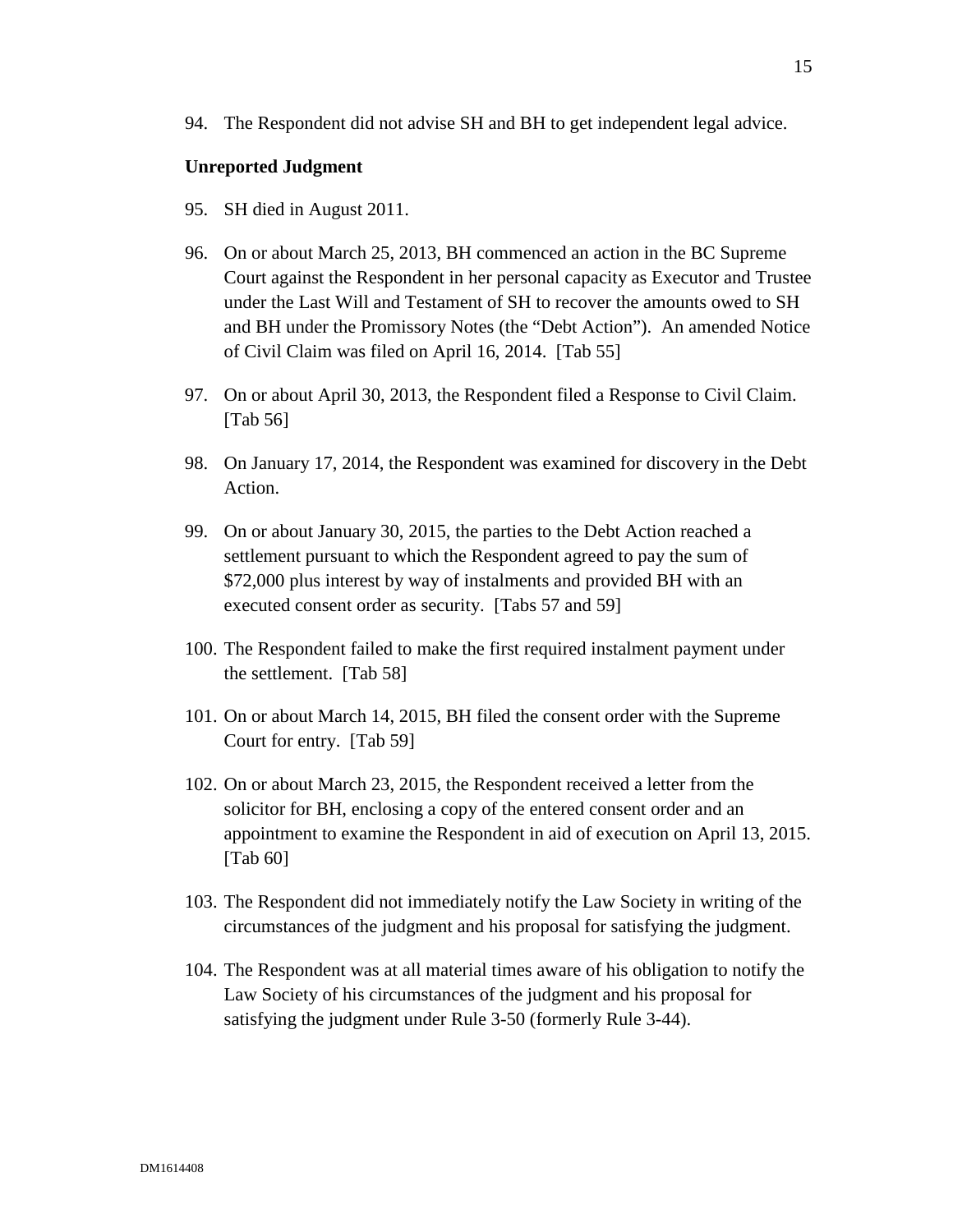### **ADDITIONAL BACKGROUND**

- [29] The Respondent received his law degree from Dalhousie University where he took courses in Admiralty, Maritime and Environmental Law.
- [30] The Respondent worked for Parks Canada and set up the first Whale Watching in Nova Scotia.
- [31] The Respondent has had a long-standing interest in resources in the Arctic and oceans.
- [32] Much of the Respondent's practice in British Columbia during the 1990s and early 2000s was acting for the Federal Government, including the Department of Justice, the Department of National Defence, Transport Canada, Canadian Coast Guard and Fisheries and Oceans.

#### **BURDEN AND STANDARD OF PROOF**

- [33] The onus of proof in a discipline hearing is on the Law Society. The standard of proof is on a balance of probabilities.
- [34] In *Law Society of BC v. Schauble*, 2009 LSBC 11 at para. 43, the hearing panel summarized the onus and standard of proof as follows:

The onus of proof is on the Law Society, and the standard of proof is a balance of probabilities: "… evidence must be scrutinized with care" and "must always be sufficiently clear, convincing and cogent to satisfy the balance of probabilities test. But … there is no objective standard to measure sufficiency." *FH v. McDougall*, 2008 SCC 53.

#### **PROFESSIONAL MISCONDUCT**

- [35] Professional misconduct is not defined in the *Legal Profession Act*, the Law Society Rules, the *Professional Conduct Handbook*, nor in the *Code of Professional Conduct for British Columbia*.
- [36] The test whether conduct constitutes professional misconduct was established in the *Law Society of BC v. Martin*, 2005 LSBC 16. The test is:

Whether the facts as made out disclose a marked departure from that conduct the Law Society expects of its members; if so it is professional misconduct.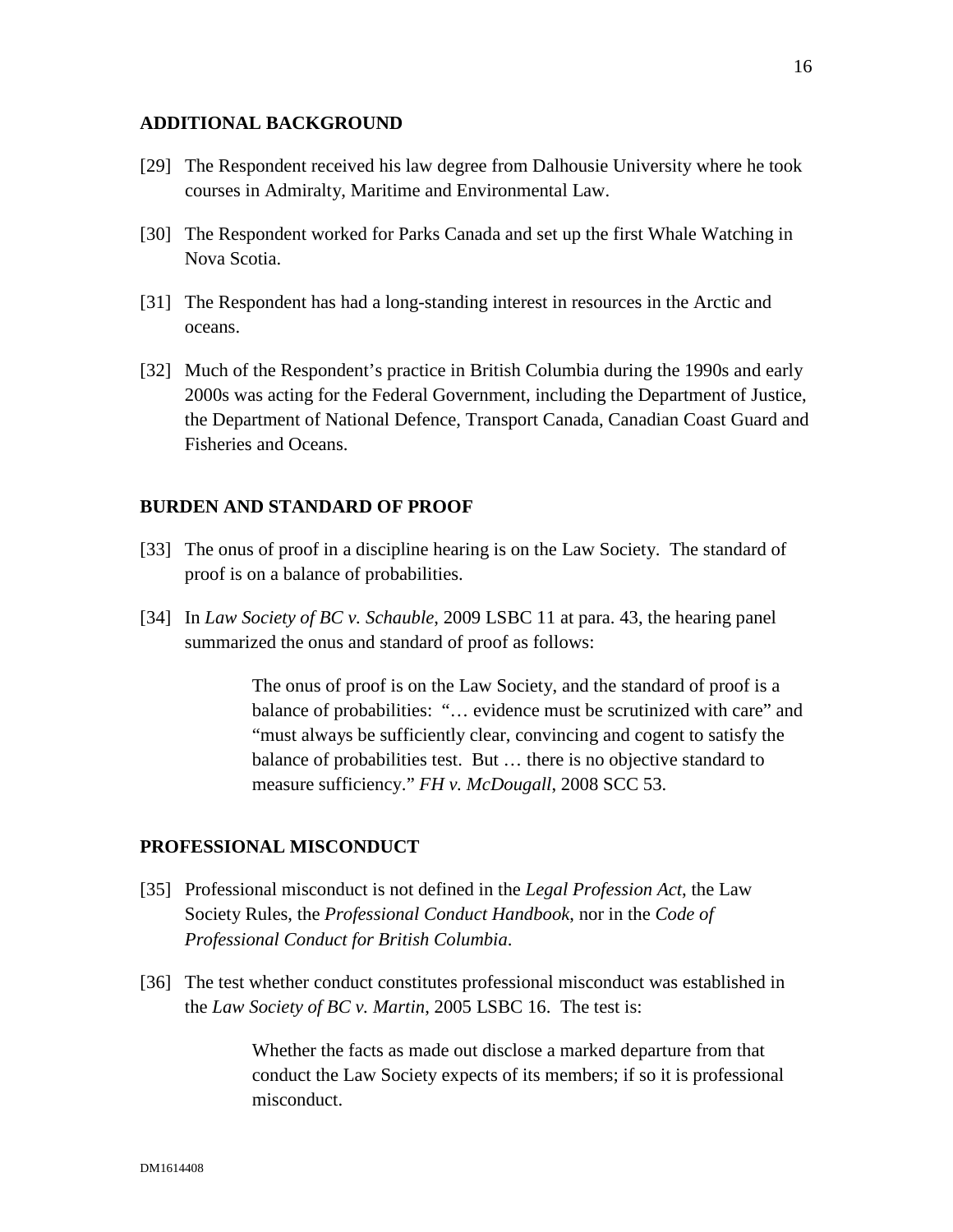[37] The panel also observed as follows:

The real question to be determined is essentially whether the Respondent's behaviour displays culpability which is grounded in a fundamental degree of fault, that is whether it displays gross culpable neglect of his duties as a lawyer.

## **ANALYSIS**

- [38] The key issue in this case is whether SH and BH were clients of the Respondent within the meaning of the *Professional Conduct Handbook*.
- [39] In her complaint to the Law Society (Tab 61 of Exhibit 15) and amended Notice of Civil Claim (Tab 55 of Exhibit 15), BH states that the Respondent was their lawyer.
- [40] The Respondent's evidence is that, while he rendered professional services to SH and BH, he did not act for them in his capacity as a lawyer. His evidence is that he was providing professional services to them as a marine consultant through H Group and he also wanted to help them because of their close personal relationship.
- [41] "Client" was not defined in the *Professional Conduct Handbook* then in force. Guidance may be taken from the *Code of Professional Conduct for British Columbia* which defines "client" as follows:

**"client"** means a person who:

- (a) consults a lawyer and on whose behalf the lawyer renders or agrees to render legal services; or
- (b) having consulted the lawyer, reasonably concludes that the lawyer has agreed to render legal services on his or her behalf.
- [42] In *Milverton Capital Corp. v. Thermo Tech Technologies Inc.*, 2002 BCSC 773, Madam Justice Neilson adopted the following indicia with respect to whether a solicitor/client relationship exists at para. 74:

… a contract or retainer; a file opened by the lawyer; meetings between the lawyer and the party; correspondence between the lawyer and the party; a bill rendered by the lawyer to the party; a bill paid by the party; instructions given by the party to the lawyer; the lawyer acting on the instructions given; statements made by the lawyer that the lawyer is acting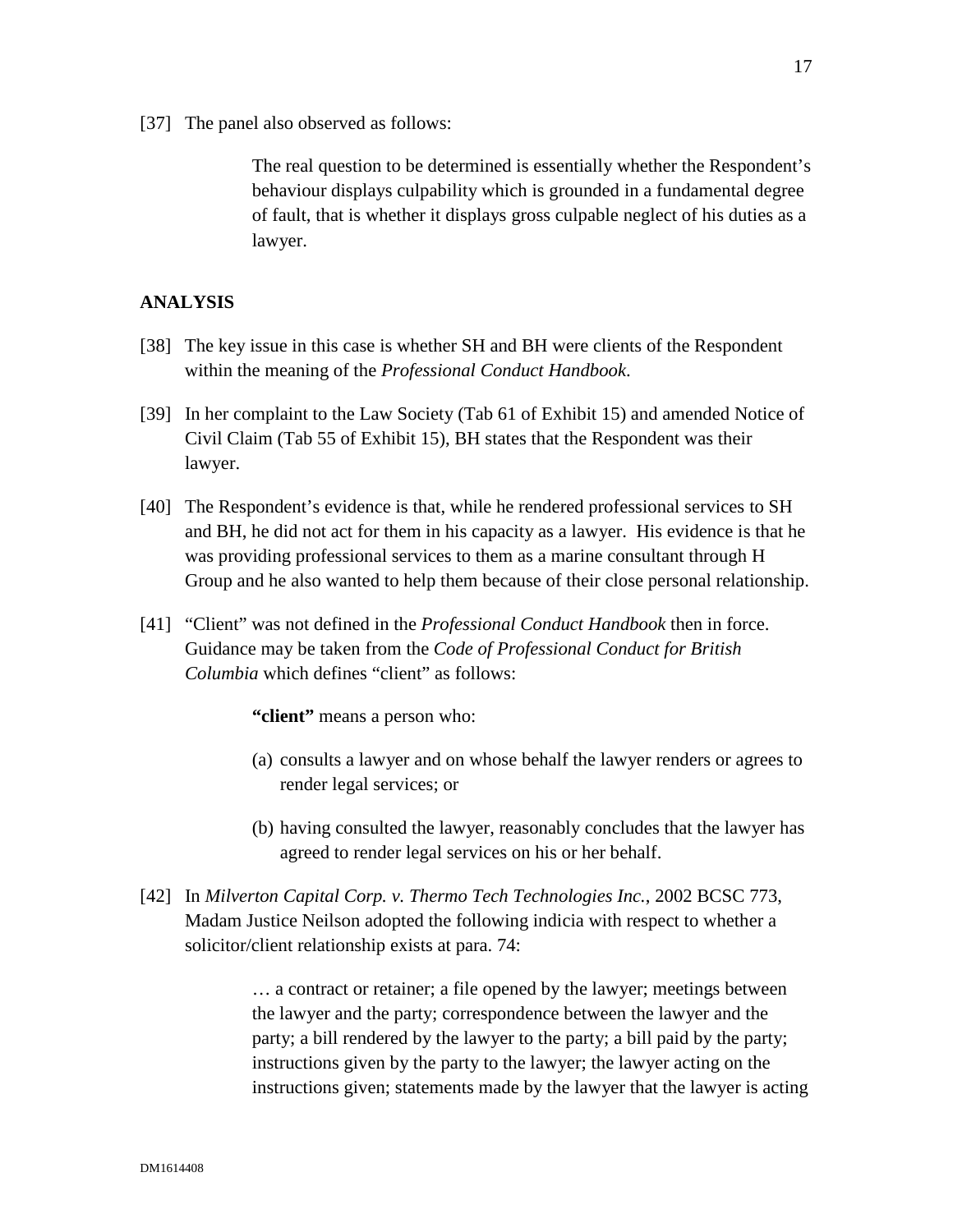for the party; a reasonable expectation by the party about the lawyer's role; legal advice given; and legal documents created for the party. Not all indicia need to be present.

- [43] The overall test is whether "a reasonable person in the position of a party with knowledge of all the facts would reasonably form the belief that the lawyer was acting for a particular party."
- [44] The following is an application of the *Milverton* indicia to the facts presented to the Panel:
	- (a) The Respondent is a lawyer and SH and BH were aware that he was a lawyer. Their niece worked at Spears and Company, and BH's brother had been the Spears and Company accountant for many years.
	- (b) The Respondent testified that he had no discussions with SH and BH about him not acting as their lawyer with respect to the loans.
	- (c) SH and BH had previously retained a lawyer at Boughton and Company to work on the real estate subdivision, and had paid him \$15,000 for his services and now need help to purchase an 11 foot strip of property needed for the subdivision from their neighbour. They consulted with the Respondent who agreed "to get out and do the deal."
	- (d) H Group, on the other hand, was a consultancy that looked at oceanrelated issues, marine security, training of investigators, ports and most things marine and arctic. In other words, it is unlikely that SH and BH would have hired a marine consultant through H Group to do a real estate subdivision in downtown Burnaby.
	- (e) The Respondent had numerous meetings with SH and BH as well as with various third parties on behalf of SH and BH.
	- (f) The Respondent held himself out to third parties as a solicitor acting on behalf of SH and BH. Emails from the Respondent to the zoning consultant and architect were sent using Spears and Company's email address under the name "K. Joseph Spears, Principal Spears and Company Barristers & Solicitors".
	- (g) The Respondent opened client files with respect to the subdivision and potential litigation against the City of Burnaby. Memos in the subdivision client file were on Spears and Company letterhead. There is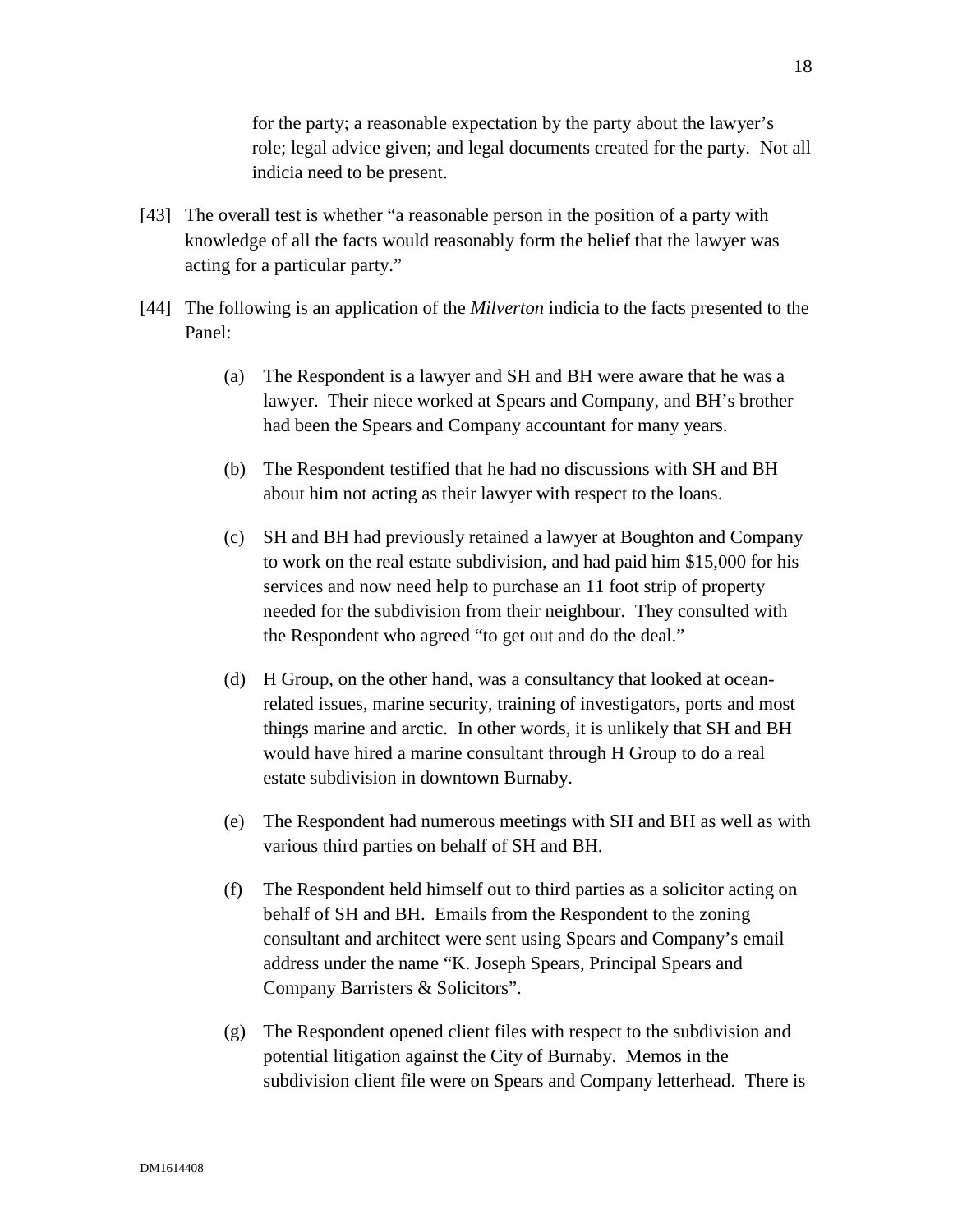no written record that the Respondent was working on the subdivision file for SH and BH as a consultant with H Group.

- (h) The Respondent expected to be paid a "reasonable fee" for his services. He expected to be paid once the subdivision was obtained.
- (i) The Respondent received instructions from SH and BH; he reviewed and organized documents with respect to the subdivision and property; he reviewed and gave advice on "without prejudice" letters to the City of Burnaby; he gave advice on drafting a Notice of Claim indicating that the claim against the City of Burnaby would be in negligence based on a failure to warn of a potential surge of water.
- (j) The funds borrowed from SH and BH were allocated to costs associated with the Respondent's legal practice (used to pay Law Society fine, pay Law Society fees, pay law firm overhead). The first two loan amounts were deposited to Spears and Company's general account and were recorded in Spears and Company's deposit books. The \$26,000 loan amount went to H Group accounts rather than Spears and Company due to "time constraint" so that the Respondent's Law Society fines and fees could be paid so that the Respondent could remain in practice.
- (k) The Respondent prepared the promissory notes and consents to judgments on behalf of SH and BH to secure the various loans to him. The consents to judgment were documents for use in a judicial proceeding.

### **DETERMINATION**

- [45] Both allegations 1 and 2 of the further amended citation hinge on whether the Respondent acted for SH and BH in his capacity as a lawyer during the time frame alleged therein.
- [46] The Respondent's position is that the Law Society has not proven on a balance of probabilities that he was acting as a lawyer when he borrowed \$69,000 from SH and BH and when he assisted them in their efforts to subdivide their property in Burnaby as well as with a water back-up.
- [47] The Respondent claims that he was well aware of the restriction imposed on his practice by the Law Society of British Columbia that he only work on Federal Government of Canada files at all material times.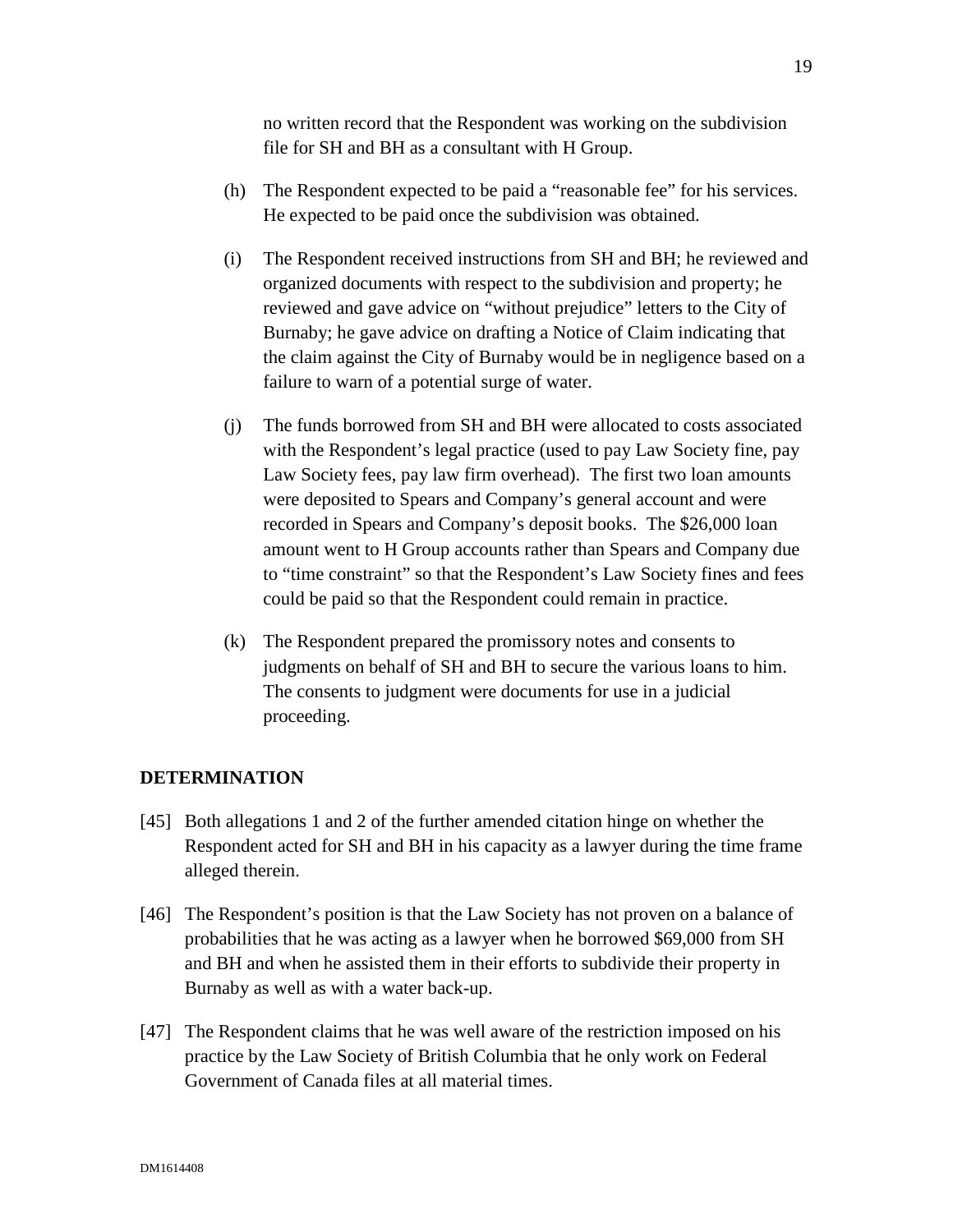- [48] The Respondent also claims that, because of his close personal relationship with SH and BH, he wanted to assist them with their outstanding issues with the City of Burnaby and that he was able to do this through his business, H Group.
- [49] The Respondent also testified that he saw this work as a way to help pay off some of his outstanding loans to SH and BH.
- [50] The Law Society's position is that the Respondent's evidence that he was not rendering or offering legal services to SH and BH is self-serving and that he was attempting to mask the provision of legal services by hiding behind his H Group marine consultancy.
- [51] In support of his position the Respondent called lawyer Jay Straith to testify before the Panel.
- [52] Mr. Straith had known the Respondent for a considerable period of time and had worked with the Respondent on the Artificial Reef Society. He had also practised law with the Respondent and, in fact, was the Respondent's supervising lawyer pursuant to requirements imposed on the Respondent's practice by the Practice Standards Committee.
- [53] Mr. Straith testified that he was well aware that there are times when providing ocean and marine type services being a lawyer but outside the scope of the practice of law requires extreme caution and clear written confirmation from the party you are doing business with.
- [54] Mr. Straith testified that he specifically recalls warning the Respondent about this when he borrowed funds from SH and BH.
- [55] When asked whether a marine surveyor would commonly provide services on a subdivision plan in the middle of Burnaby, Mr. Straith said no. When asked whether a marine surveyor would provide professional services on a storm sewer back up in the middle of Burnaby, Mr. Straith said no.
- [56] The Panel finds that there is no evidence that the Respondent made any effort to advise SH and BH that the work he was doing for them was not in his capacity as a lawyer.
- [57] The Panel also finds that the numerous loan security documents prepared by the Respondent on behalf of SH and BH to evidence and secure the personal loans he received from them is clearly and demonstrably the practice of law.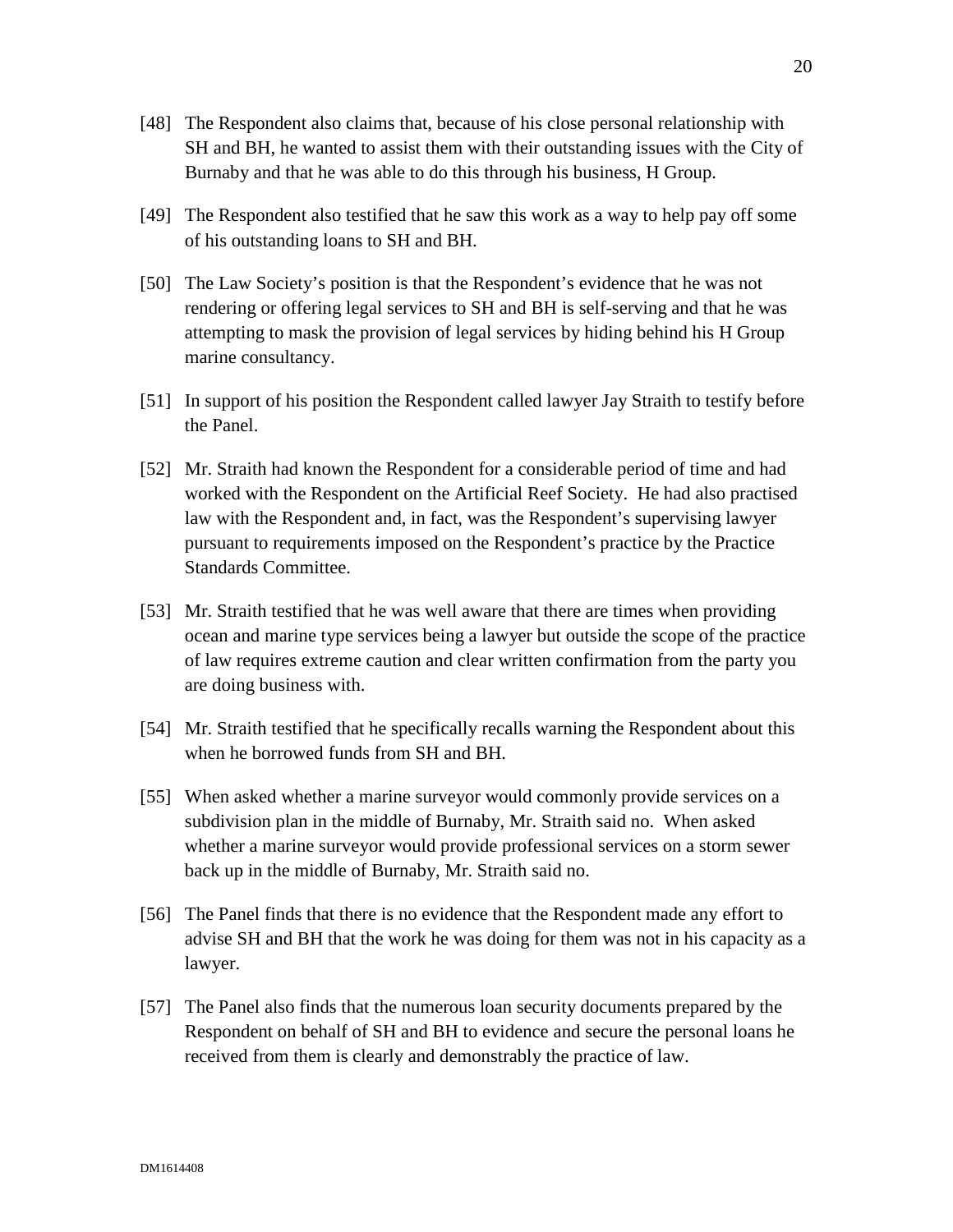- [58] Accordingly with respect to allegations 1 and 2 of the further amended citation and based on all of the evidence before us, the Panel has concluded that SH and BH were clients of the Respondent within the meaning of the *Professional Conduct Handbook*.
- [59] The Respondent's second argument is that allegations 1, 2 and 3 of the citation should be dismissed based on the legal principle of "*res judicata*".
- [60] The Respondent contends that the Supreme Court of British Columbia had already adjudicated on the issues before the Panel when the consent order for judgment was entered and filed.
- [61] The Panel finds that this argument is without merit.
- [62] Firstly, because the order was by consent, there was no adjudication on the merits by the Supreme Court. No evidence was considered and no decision rendered.
- [63] Secondly and more importantly, the Supreme Court proceeding the Respondent relies upon is a simple action in debt. The Law Society's role is as regulator of the legal profession and the delivery of legal services.
- [64] In its capacity as regulator, the Law Society is charged with the responsibility to set and enforce standards in order to protect the public interest. It gets the authority to do this pursuant to the provisions of the *Legal Profession Act*.
- [65] The matters before this Panel are regulatory in nature and the issues the Panel must adjudicate on are entirely different than the matter dealt with by a consent order.
- [66] The Panel finds that the Respondent's conduct in regards to allegations 1 and 2 constitutes a marked departure from the conduct the Law Society expects of its members and therefore is professional misconduct in both instances.
- [67] Because allegation 3 is in the alternative, there is no need for the Panel to make any determination with respect to this allegation.
- [68] Allegation 4 relates to the Respondent's conduct in failing to report to the Law Society an unsatisfied monetary judgment against him, contrary to Rule 3-50 of the Law Society Rules.
- [69] This Rule forms part of the "financial responsibility" requirements set out in Part 3, Division 6 of the Law Society Rules. It is particularly designed to protect the public's funds being held by lawyers in their trust accounts and rightly so.